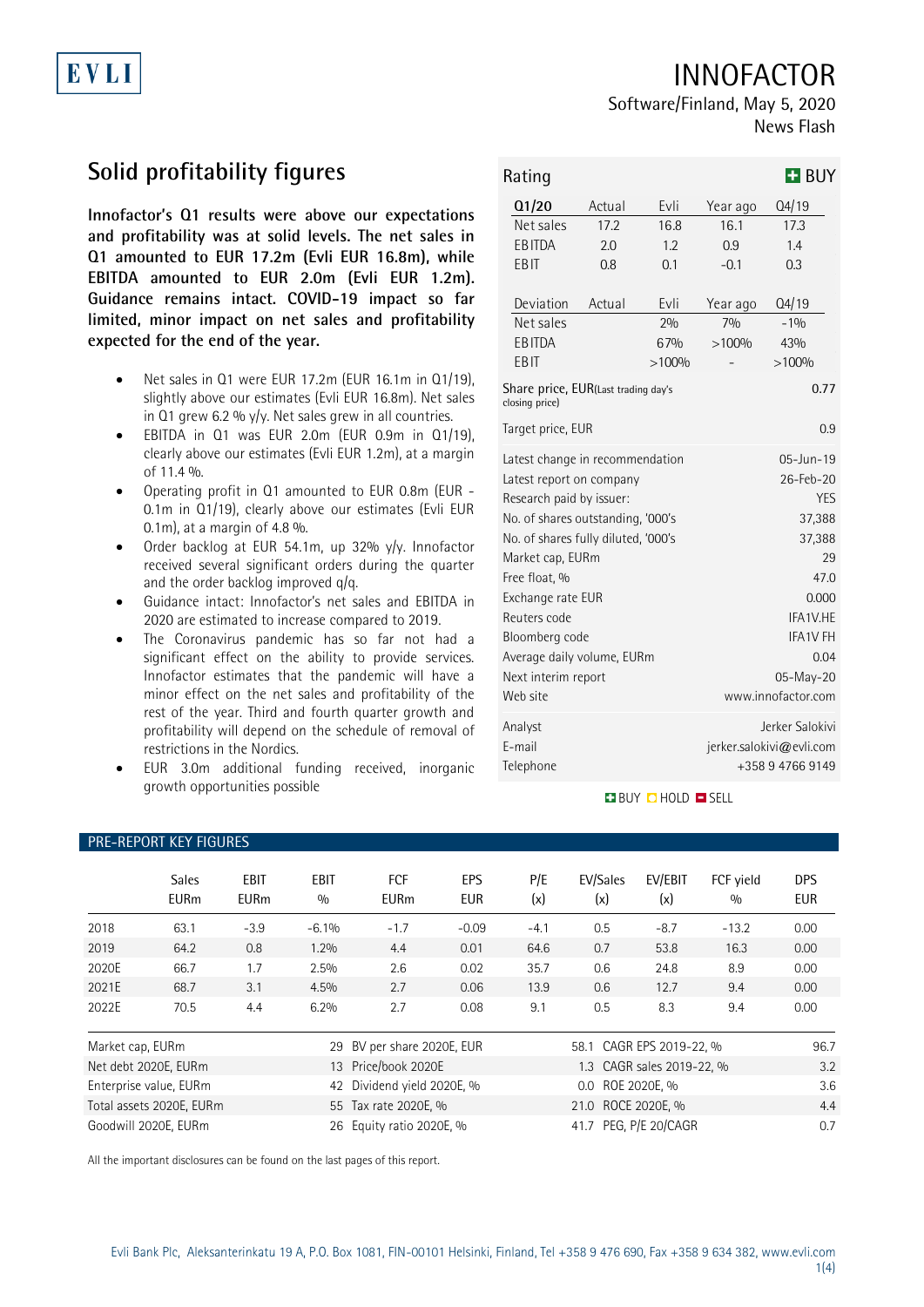### Important Disclosures

Evli Research Partners Plc ("ERP") uses 12-month target prices. Target prices are defined by utilizing analytical techniques based on financial theory including (but not limited to) discounted cash flow analysis and comparative valuation. The selection of valuation methods depends on different circumstances. Target prices may be altered on the basis of new information coming to light in the underlying company or changes in interest rates, changes in foreign exchange rates, other securities prices or market indices or outlook for the aforementioned factors or other factors that may change the conditions of financial markets. Recommendations and changes by analysts are available at [Analysts' recommendations and ratings revisions](https://research.evli.com/JasperAllModels.action?authParam=key;461&authParam=x;G3rNagWrtf7K&authType=3). Investment recommendations are defined as follows: Target price compared to share price Recommendation<br> $\epsilon$  -10 %  $\langle 5, 10, 10 \rangle$  SELL<br>  $\langle -10, 6, 10 \rangle$  SELL<br>  $\langle 10, 10, 10 \rangle$  $-10 - (+10) \%$  HOLD<br>> 10 % BUY  $> 10\%$ ERP's investment recommendation of the analyzed company is updated at least 2 timer per year. 60% 53% 50% 39% 40% 30%  $20%$ 8% 10% 0% Sell Hold Buy

The graph above shows the distribution of ERP's recommendations of companies under coverage in 1st of February 2019. If recommendation is not given, it is not mentioned here.

### Name(s) of the analyst(s): Salokivi

This research report has been prepared by Evli Research Partners Plc ("ERP" or "Evli Research"). ERP is a subsidiary of Evli Bank Plc. Production of the investment recommendation has been concluded on 26.2.2020, 9:00. This report has been published on 5.5.2020, 9:30.

None of the analysts contributing to this report, persons under their guardianship or corporations under their control have a position in the shares of the company or related securities.

The date and time for any price of financial instruments mentioned in the recommendation refer to the previous trading day's closing price(s) unless otherwise stated in the report.

Each analyst responsible for the content of this report assures that the expressed views accurately reflect the personal views of each analyst on the covered companies and securities. Each analyst assures that (s)he has not been, nor are or will be, receiving direct or indirect compensation related to the specific recommendations or views contained in this report.

Companies in the Evli Group, affiliates or staff of companies in the Evli Group, may perform services for, solicit business from, hold long or short positions in, or otherwise be interested in the investments (including derivatives) of any company mentioned in the publication or report.

Neither ERP nor any company within the Evli Group have managed or co-managed a public offering of the company's securities during the last 12 months prior to, received compensation for investment banking services from the company during the last 12 months prior to the publication of the research report.

ERP may pursue an assignment from the issuer(s) of the financial instruments mentioned in the recommendation or this report. These assignments may have a limited economic or financial impact on ERP and/or Evli. Under such assignments ERP may perform services including, but not limited to, arranging investor meetings or –events, investor relations communication advisory and production of research material.

ERP has signed an agreement with the issuer of the financial instruments mentioned in the recommendation, which includes production of research reports. This assignment has a limited economic and financial impact on ERP and/or Evli. Under the assignment ERP performs services including, but not limited to, arranging investor meetings or –events, investor relations communication advisory and production of research material.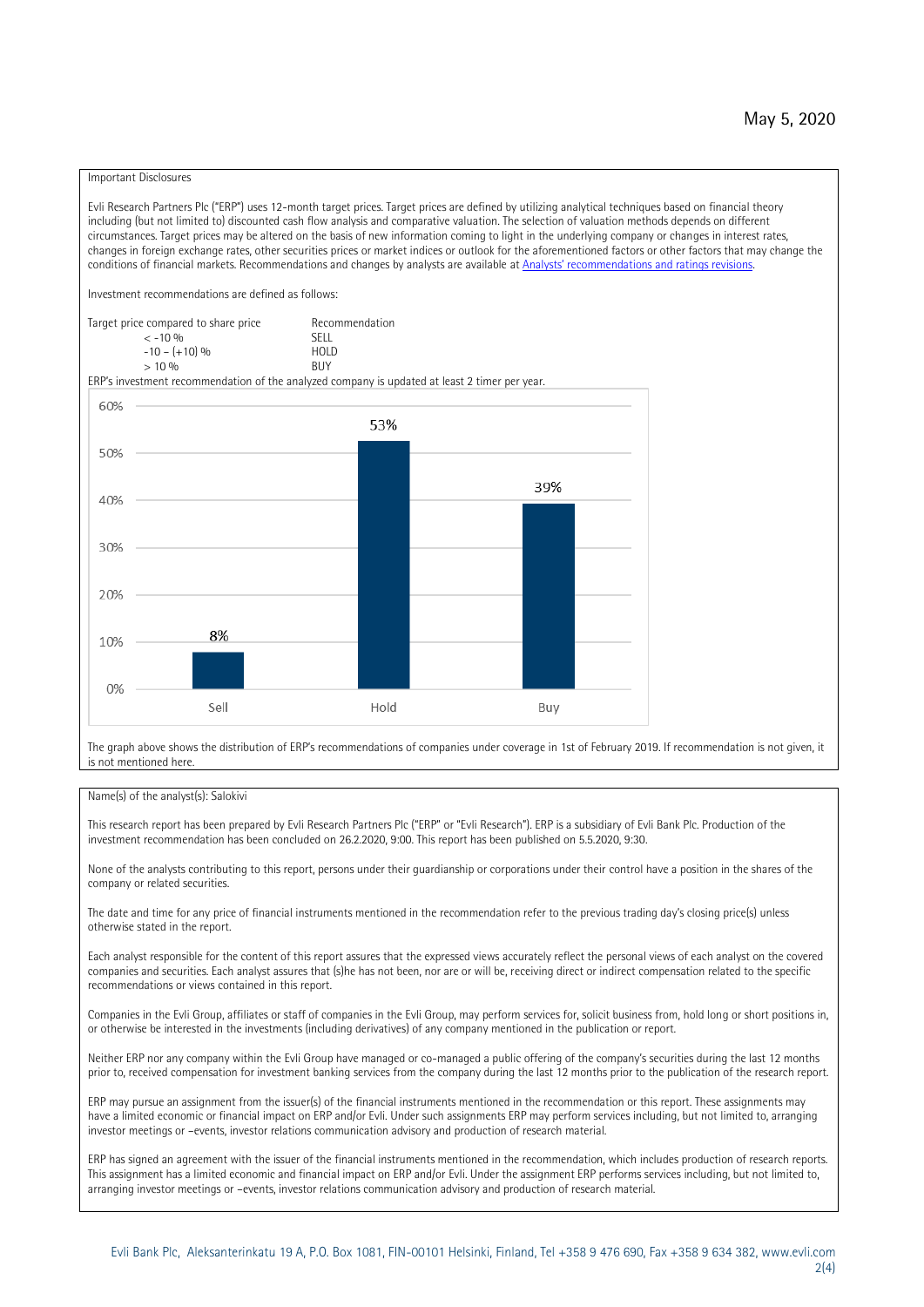ERP or another company within the Evli Group does not have an agreement with the company to perform market making services.

For the prevention and avoidance of conflicts of interests with respect to this report, there is an information barrier (Chinese wall) between Investment Research and Corporate Finance units concerning unpublished investment banking services to the company. The remuneration of the analyst(s) is not tied directly or indirectly to investment banking transactions performed by Evli Bank Plc or any company within Evli Group.

This report has not been disclosed to the company prior to its dissemination.

This report is provided and intended for informational purposes only and may not be used or considered under any circumstances as an offer to sell or buy any securities or as advice to trade any securities.

This report is based on sources ERP considers to be correct and reliable. The sources include information providers Reuters and Bloomberg, stock-exchange releases from the companies and other company news, Statistics Finland and articles in newspapers and magazines. However, ERP does not guarantee the materialization, correctness, accuracy or completeness of the information, opinions, estimates or forecasts expressed or implied in the report. In addition, circumstantial changes may have an influence on opinions and estimates presented in this report. The opinions and estimates presented are valid at the moment of their publication and they can be changed without a separate announcement. Neither ERP nor any company within the Evli Group are responsible for amending, correcting or updating any information, opinions or estimates contained in this report. Neither ERP nor any company within the Evli Group will compensate any direct or consequential loss caused by or derived from the use of the information represented in this publication.

All information published in this report is for the original recipient's private and internal use only. ERP reserves all rights to the report. No part of this publication may be reproduced or transmitted in any form or by any means, electronic, mechanical, photocopying, recording or otherwise, or stored in any retrieval system of any nature, without the written permission of ERP.

This report or its copy may not be published or distributed in Australia, Canada, Hong Kong, Japan, New Zealand, Singapore or South Africa. The publication or distribution of this report in certain other jurisdictions may also be restricted by law. Persons into whose possession this report comes are required to inform themselves about and to observe any such restrictions.

Evli Bank Plc is not registered as a broker-dealer with the U. S. Securities and Exchange Commission ("SEC"), and it and its analysts are not subject to SEC rules on securities analysts' certification as to the currency of their views reflected in the research report. Evli Bank is not a member of the Financial Industry Regulatory Authority ("FINRA"). It and its securities analysts are not subject to FINRA's rules on Communications with the Public and Research Analysts and Research Reports and the attendant requirements for fairness, balance and disclosure of potential conflicts of interest. This research report is only being offered in U.S. by Auerbach Grayson & Company, LLC (Auerbach Grayson) to Major U.S. Institutional Investors and is not available to, and should not be used by, any U.S. person or entity that is not a Major U.S. Institutional Investor. Auerbach Grayson is a broker-dealer registered with the U.S. Securities and Exchange Commission and is a member of the FINRA. U.S. entities seeking more information about any of the issuers or securities discussed in this report should contact Auerbach Grayson. The securities of non-U.S. issuers may not be registered with or subject to SEC reporting and other requirements.

ERP is not a supervised entity but its parent company Evli Bank Plc is supervised by the Finnish Financial Supervision Authority.